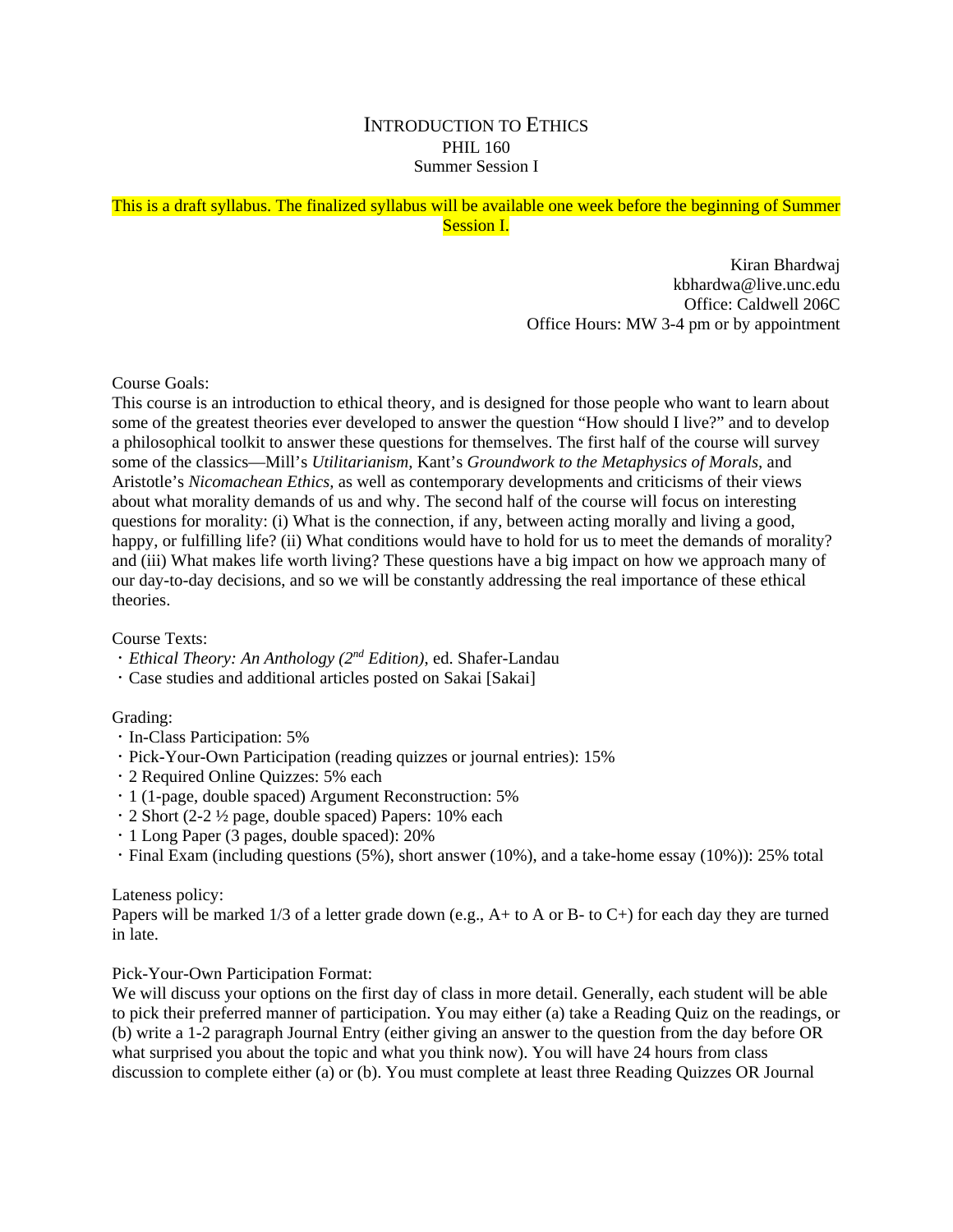Entries each week to get full points, and you must either pass the quiz or be evaluated as having written a thoughtful entry to get full points.

#### Paper Format:

MLA, 12-point Times New Roman, double spaced, name *only* on the bottom of the last page (one full page after the end of the text portion). We will use standard formatting and font so that I may grade work blindly. Papers are progressive, and we will have writing workshops to discuss how to write good philosophy papers.

#### Classroom Expectations:

You are expected to participate in class discussion, and in doing so respect the views of classmates and others. Disagreement is fine and encouraged, but when doing so, please treat others with civility and respect.

#### Attendance:

Attendance is necessary for understanding the texts in the course, and how to read and write good philosophy. If you miss a class due to illness or a comparable good reason, you will be asked to do the reading quiz that day, as well as submit a half-a-page digest of each reading due that day. You should email me about any absence, expected or unexpected: I will be able to inform you about any further work that needs to be made up.

#### Honor Code:

All students at Carolina are expected to act on the standards of the honor code. With respect to academic work, this means that all students will act on the highest standards. More details can be found at: honor.unc.edu. Nonetheless, a few major policies:

- 1. **Plagiarism** is the deliberate or reckless representation of another's words, thoughts, or ideas as one's own without attribution. What this means is that you should be careful *to an extreme* to cite anything that you have consulted (internet, book, person, whatever). All students at Carolina are expected to know best practices in citation—which is a bit of an ideal, since we have various educational backgrounds. So if you are unsure, err on the side of citing the source, or use your resources: speak to me or to someone at the Writing Center.
- 2. **Authorized and unauthorized collaboration:** all reading quizzes, exams, and papers are to be taken or written without the assistance of any others. However, philosophy is an interactive discipline, and it can be extremely helpful to discuss the material and your work with classmates or others. If you do discuss material with another person—and gain something from it—best practice is to footnote that help: for example, "Thanks to So-and-So for pointing this out to me." is common practice in philosophical papers.
- 3. **Authorized and unauthorized materials**: in this course, we will be discussing material that goes beyond our main textbook. For that reason, you are welcome to look at outside resources (book, internet, magazine). But if you *do* consult outside resources, be very judicious! Always note down what the source is and how to find it again—if you use these materials in a paper, you *must*  cite them.
- 4. **Consequences**: Under the Instrument of Student Judicial Governance, the usual sanction for a first time academic offense is suspension for one academic semester and a failing grade.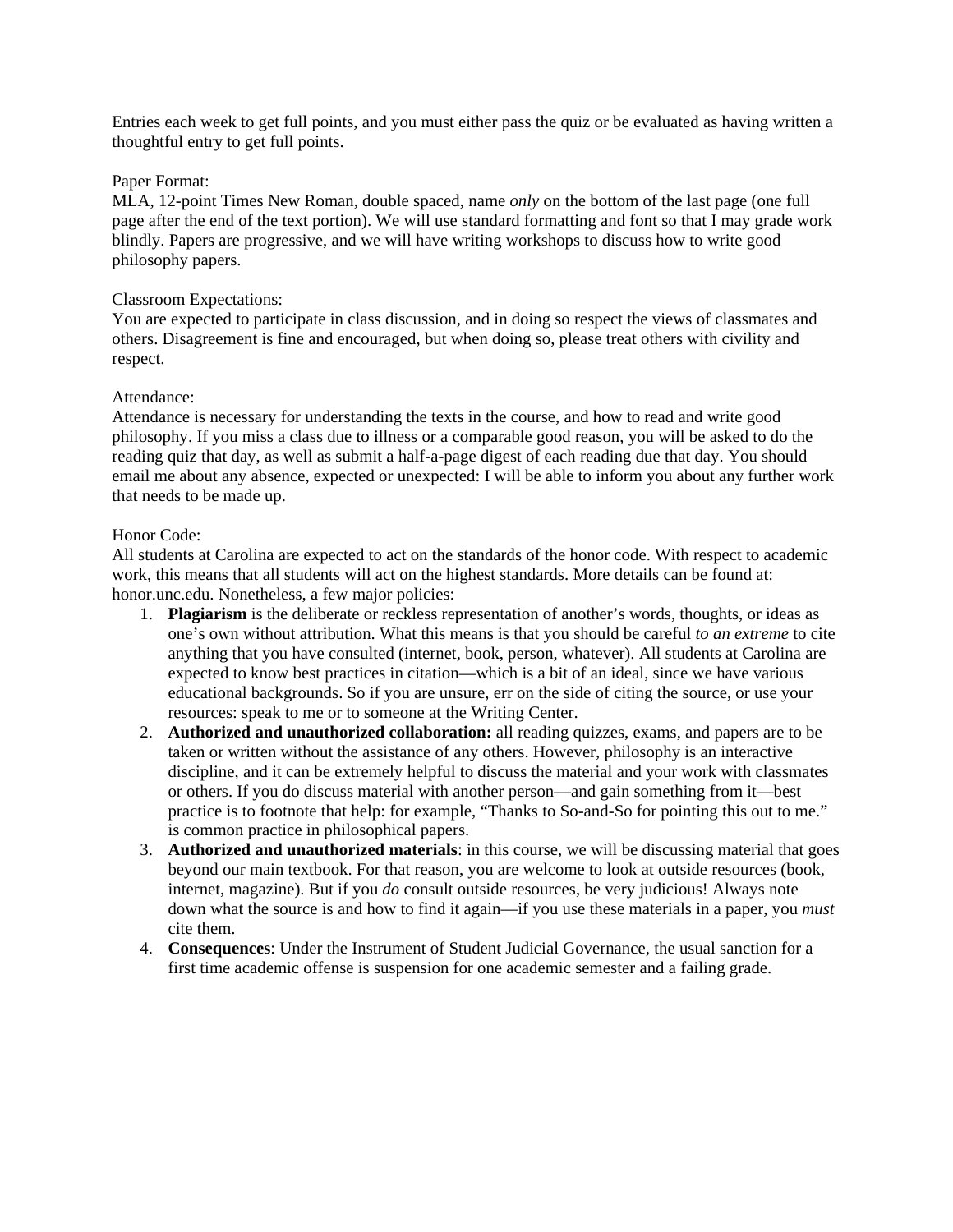# Reading and Assignment Schedule

### **All readings must be read before class on the specified day.**

**Assignment: due by email Tuesday, May 12 at 1pm.** 10-question Self-Assessment (available on Sakai or email kbhardwa@live.unc.edu for the questions).

#### **Wednesday, May 13: What ethical commitments do you come to the table with?**

• Introduction

Review of Self-Assessment

The great question: Why be moral?

Read: *15. Plato, "The Immoralist's Challenge"*

## Utilitarianism

**Thursday, May 14: What is utilitarianism and what is attractive about it?**  Read: Mill's *Utilitarianism*, Ch. 2 [Sakai]

**Friday, May 15: What is the most plausible form of utilitarianism and why?**  Read: *53. Singer, "Famine, Affluence, and Morality"* and *50. Hooker, "Rule-Consequentialism* (Sections 1, 4-6, 10) Writing Workshop #1

#### **Monday, May 18: Can any form of utilitarianism escape fatal criticism?**

Read: Williams, *Utilitarianism: For and Against* (Sections 3, 5) [Sakai] **Assignment:** Outline of Argument Reconstruction of Mill, Singer, or Hooker due in class on May 18 (printed). No more than  $\frac{1}{2}$  page!

### Kantianism

# **Tuesday, May 19: Why does Kant claim that reason requires that we act on "categorical imperatives"?**

Read: *55. Kant, "Groundwork of the Metaphysics of Morals"*

### **Wednesday, May 20: Are moral judgments universalizable?**

Read: *56. Korsgaard, "Kant's Formulation of Universal Law"* (Introduction) and *57. O'Neill, "Kantian Approaches to Some Famine Problems"*

**Assignment:** 1-page Argument Reconstruction of Mill, Singer, or Hooker due by 5pm on May 20 (via Sakai)

**Thursday, May 21: Must a moral action always be performed from a sense of duty?**  Read: Williams, Excerpt from "Persons, character, and morality" [Sakai], *22. Wolf, "Moral Saints*" (Sections TBD). Writing Workshop #2

**Friday, May 22: NO CLASS Quiz:** Required Reading Quiz on Kantianism (on Sakai) due by 11pm on May 22nd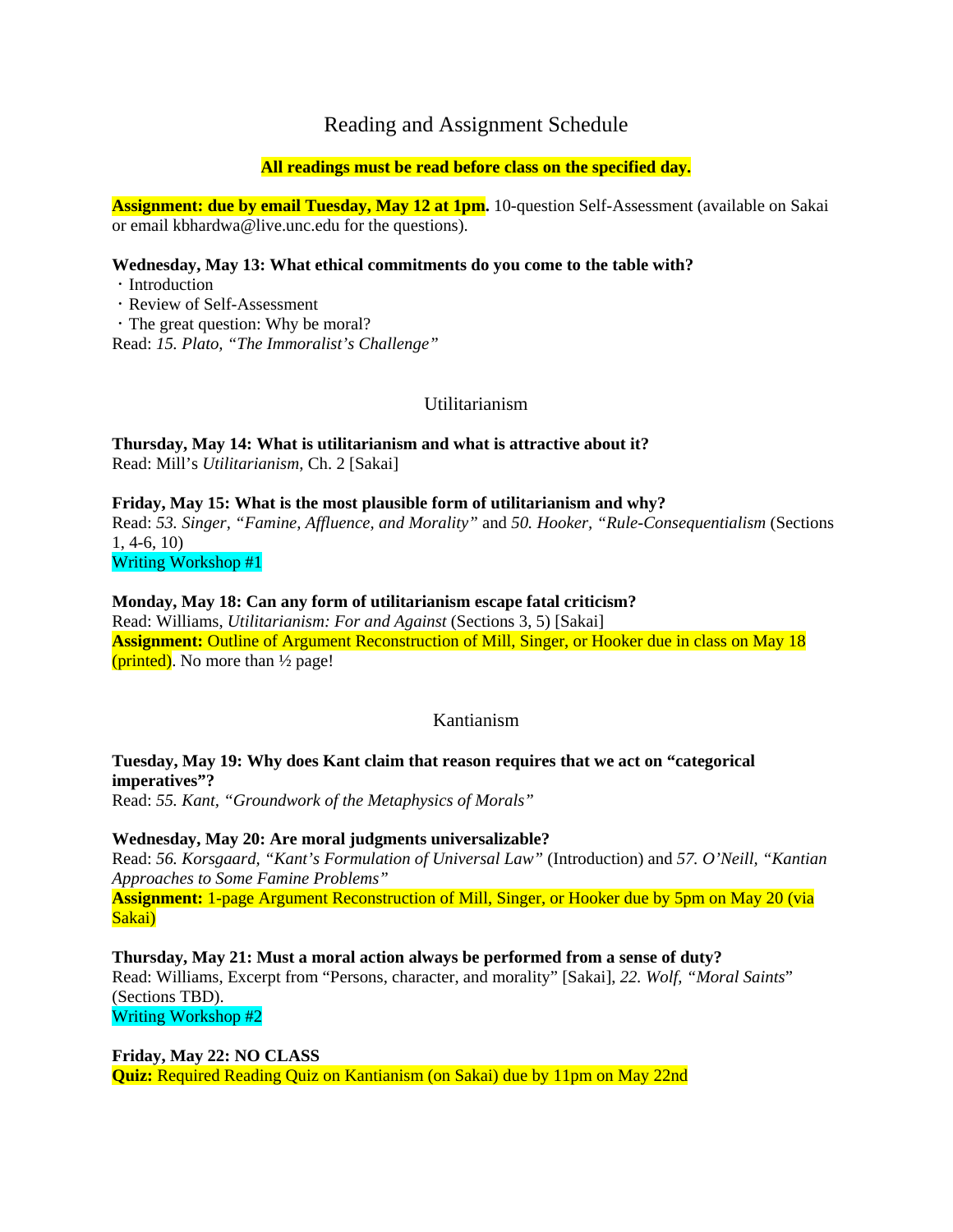### **Monday, May 25: NO CLASS (Memorial Day)**

### Virtue Ethics

**Tuesday, May 26: What role should 'virtue' play in ethics?** 

Read: *66. Aristotle, "The Nature of Virtue"* **Paper:** Short Paper 1 (2-2 ½ pages) due by 5pm on May 26 (via Sakai): Give an argument reconstruction and objection to any of the papers in the Utilitarianism or Kantianism sections, OR Compare and contrast Mill and Kant's explanation for thinking an action is wrong (this option will require *two* argument reconstructions).

**Wednesday, May 27: Does virtue ethics give us appropriate guidance about how to behave?**  Read: *68. Hursthouse, "Normative Virtue Ethics"*

### Feminist Ethics

**Thursday, May 28: What is an "ethics of care"?**  Read: *72. Gilligan, "In a Different Voice"* and *73. Noddings, "An Ethic of Caring"*

**Friday, May 29: Discuss critically the objection that traditional moral theory has a male bias?**  Read: *74. Calhoun, "Justice, Care, and Gender Bias"* and *75. Baier, "The Need for More than Justice"*  Writing Workshop #3

Your Own View

**Monday, June 1:** 

Refining your Own Views

Preview of Coming Attractions

**Assignment:** (due in class—printed) on June 1. Return to your beginning self-assessment, and comment critically (in a different color or font) on what you wrote. Do you agree with what you originally wrote or not? Are there more clarifications that you would like to make?

**Paper:** Short Paper 2 (2-2 ½ pages) due by 5pm on June 1 (via Sakai): Give an argument reconstruction, objection to, and response from any of the papers in the Virtue Ethics or Feminist Ethics sections, OR Compare and contrast Mill and Kant's explanation for thinking an action is wrong (this option will require *two* argument reconstructions).

Why Be Moral?

**Tuesday, June 2: What's the difference between what is prudent and what is morally required?**  Reread: *15. Plato, "The Immoralist's Challenge"* and Why Be Moral readings [Sakai]

**Wednesday, June 3: To what degree** *must we* **or** *ought we* **be self-interested?**  Read: *19. Feinberg, "Psychological Egoism"* and *21. Rachels, "Ethical Egoism"*

**Thursday, June 4: Can we argue that being moral is in our self-interest?**  Read: *17. Brink, "A Puzzle About the Rational Authority of Morality"* Reread: *66. Aristotle, "The Nature of Virtue"* (Selections TBD)